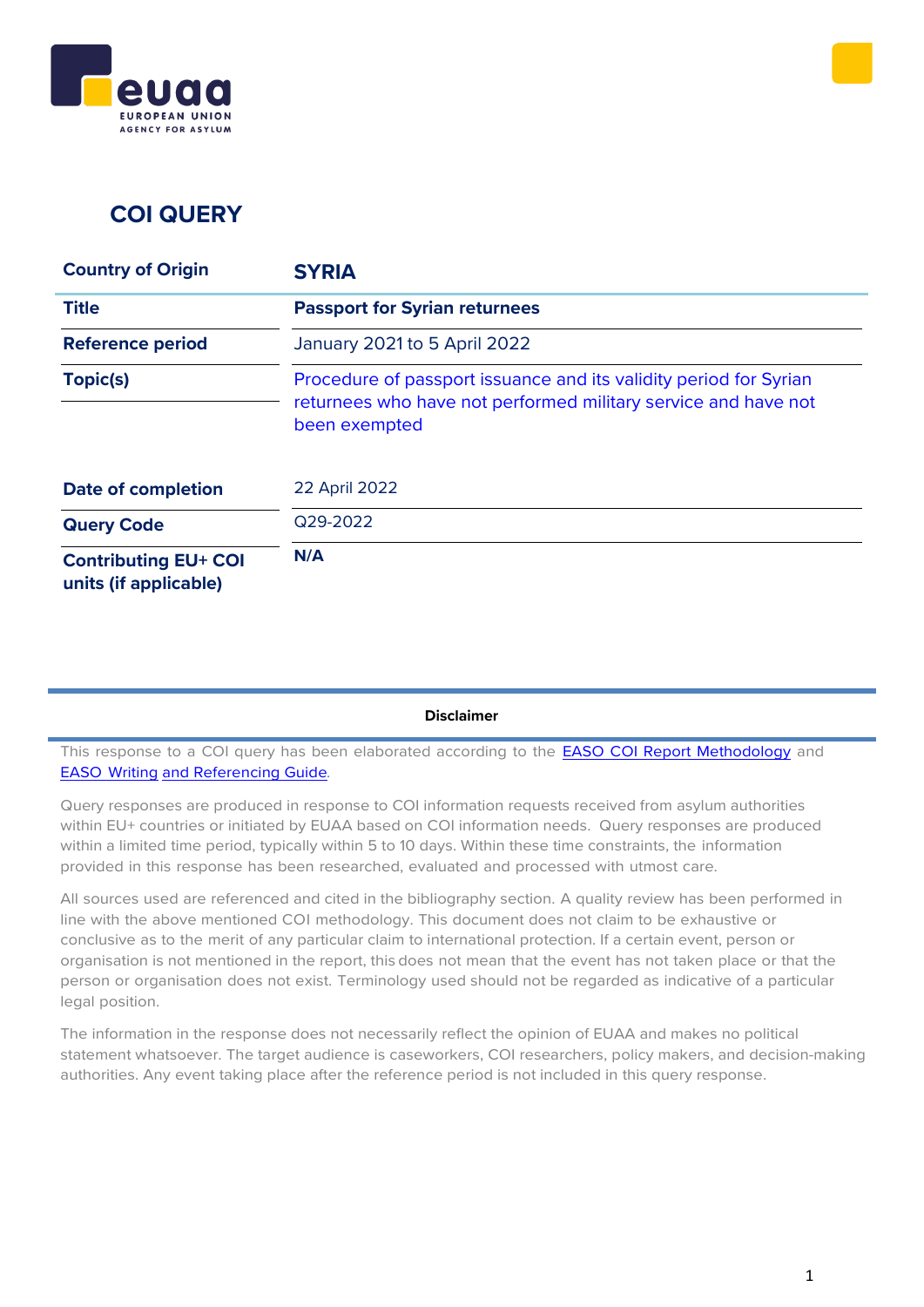



# **COI QUERY RESPONSE – SYRIA**

### **Passport for Syrian returnees**

### <span id="page-1-0"></span>**Procedure of passport issuance and its validity period for Syrian returnees who have not performed military service and have not been exempted**

A passport application may be made within Syria by the applicant in person, by a relative, or by someone else holding a power of attorney for the purpose.<sup>1</sup> With regards to passport applications from abroad, a Dutch COI report published on December 2019 noted that:

'Not all Syrian embassies and consulates are able to issue passports. If a Syrian lives in a country where a Syrian passport cannot be applied for, the following family members of the person concerned may apply for the passport in Syria: father, mother, grandfather, brother, sister, aunt, uncle, son, daughter, husband or wife. The family relationship must be proved by means of a family extract.<sup>22</sup>

According to sources cited in the aforementioned report:

'An authorised representative or wakil may also apply for the passport on behalf of the person concerned who is abroad. This representative must then present an authorisation which is issued by the Syrian embassy in the country where the person concerned is staying and legalised by the Syrian Ministry of Foreign Affairs and the Civil Affairs Directorate. A passport that has been applied for through a third party in Syria for a Syrian abroad is known as a 'proxy passport' and does not contain the holder's fingerprint and signature'.<sup>3</sup>

When an application is made at a consulate or embassy, the individual civil registry extract must be legalised by the Syrian Ministry of Foreign Affairs. According to the Norwegian ID Centre, as cited in the aforementioned Dutch COI report, an applicant outside Syria must also submit a residence permit for the country where he or she is staying.<sup>4</sup>

Personal information, passport photos, biometric data and fingerprints are stored in a central database maintained by the civil registry office and the passport and immigration service, accessed also by the Ministry of the Interior, the Ministry of Defence and other government

<sup>1</sup> Netherlands, Ministry of Foreign Affairs: Country of origin information report Syria, June 2021, [url](https://www.government.nl/documents/reports/2021/06/14/country-of-origin-information-report-syria-june-2021) , p. 47; Netherlands, Ministry of Foreign Affairs, Thematic country of origin information report for Syria, Documents, December 2019, [url,](https://www.government.nl/documents/reports/2019/12/31/country-of-origin-information-report-syria-december-2019) p. 7

<sup>&</sup>lt;sup>2</sup> Netherlands, Ministry of Foreign Affairs, Thematic country of origin information report for Syria, Documents, December 2019, [url,](https://www.government.nl/documents/reports/2019/12/31/country-of-origin-information-report-syria-december-2019) p. 7

<sup>3</sup> Netherlands, Ministry of Foreign Affairs, Thematic country of origin information report for Syria, Documents, December 2019, [url,](https://www.government.nl/documents/reports/2019/12/31/country-of-origin-information-report-syria-december-2019) p. 7

<sup>4</sup> Netherlands, Ministry of Foreign Affairs, Thematic country of origin information report for Syria, Documents, December 2019, [url,](https://www.government.nl/documents/reports/2019/12/31/country-of-origin-information-report-syria-december-2019) p. 9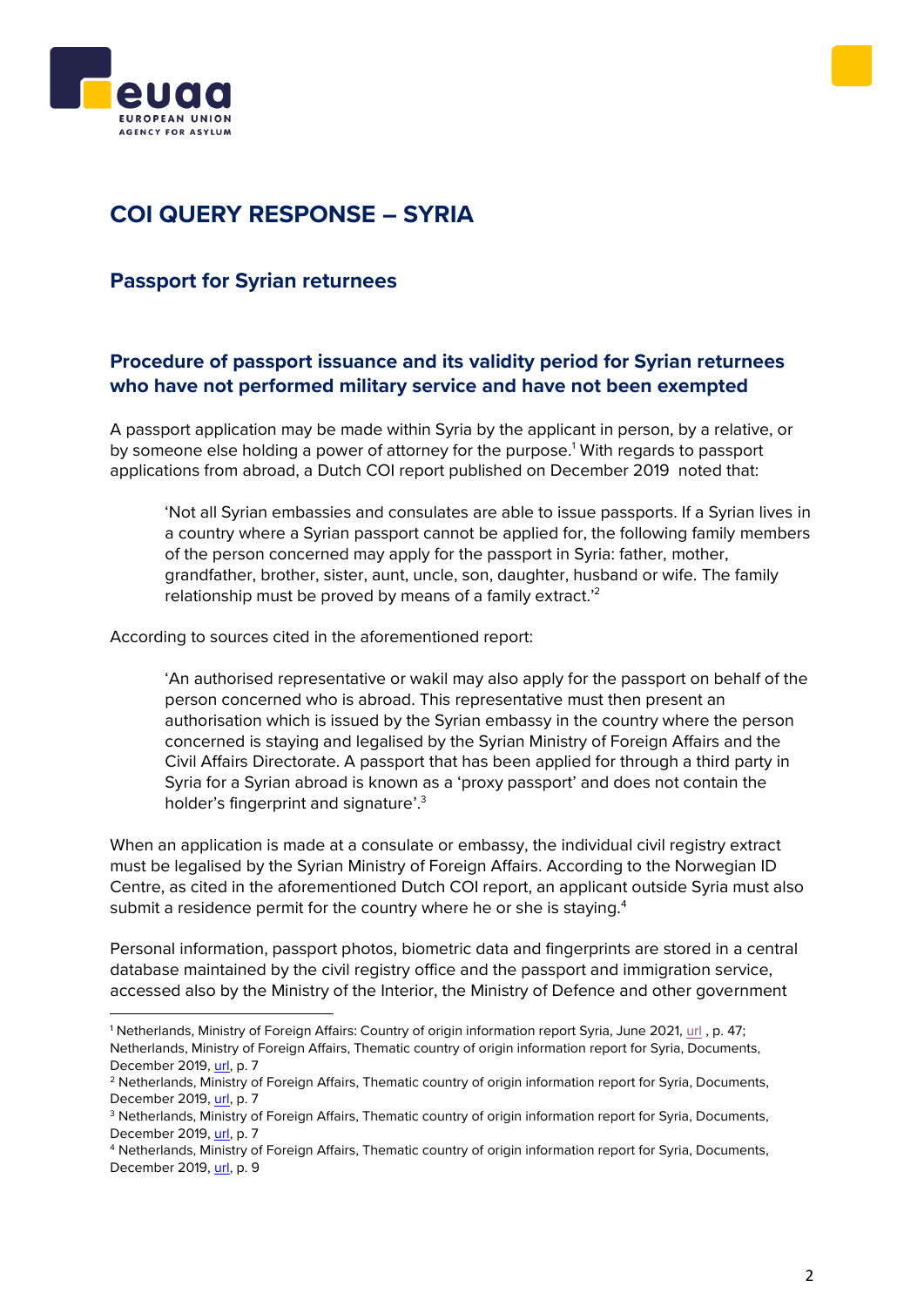



agencies.<sup>5</sup> The Syrian Interior Ministry launched a new electronic service on its official website on November 2021, where citizens could book an online appointment to apply for passports. However, there were complaints about its effectivity and the fact that it has eased the way to bribe demands by employees in the Passports Department. <sup>6</sup> Sources noted that the Syrian passport is one of the most expensive passports in the world, with prices ranging from 800\$ to 2 000\$.<sup>7</sup> Some of the sources noted that the reason behind these prices, is the regime's need for foreign currency.<sup>8</sup>

A confidential source cited in a Dutch COI report on Syria published on June 2021, stated that men who have not yet performed their military service may apply, after having obtained permission from their military recruitment office<sup>9</sup>, for a passport valid for two years up to three months before they are expected to start military service following call-up'. <sup>10</sup> Those subject to military service residing outside Syria, may also obtain a passport valid for two years, even though they have not yet performed their military service.<sup>11</sup> According to sources cited in the 2019 Dutch COI report, the Syrian authorities provide conflicting information about the age at which men require permission from the military authorities.<sup>12</sup> The website of the Syrian Ministry of Foreign Affairs and a report published jointly by the Syrian Ministry of the Interior with the United Nations High Commissioner for Human Rights (UNHCR) state that men between the ages of 18 and 42 must obtain permission from the Ministry of Defence.<sup>13</sup> However, according to the Ministry of the Interior website, as cited in 2017 report published by the Immigration and Refugee Board of Canada, a man between the ages of 17 and 50 must obtain permission from his recruitment office in order to apply for passport.<sup>14</sup>

In its April 2022 report, the United States Department of State (USDOS) noted that citizens are allowed to travel internationally, but the government denied access to passports and civil documentation based on political views, association with the opposition, or geographical location associated with the opposition. The same source reported that the government 'comprehensively banned international travel of opposition members, often targeting any such individual who attempted to travel' and cited human rights groups which reported that activists and their families feared being attacked at airports and border crossings upon attempting to

<sup>7</sup> Guardian (The), Syrian exiles forced to prop up regime with fees for avoiding conscription, 28 September 2021, [url;](https://www.theguardian.com/world/2021/sep/28/why-syrian-exiles-are-having-to-pay-up-to-skip-military-service) SHRC, The 20th Annual Report of the Human Rights Situation in Syria, 9 January 2022, [url,](https://www.shrc.org/en/wp-content/uploads/2022/01/20220106-English-Report_web.pdf) p. 4; USDOS, 2021 Country Report on Human Rights Practices: Syria, 12 April 2022, [url](https://www.state.gov/reports/2021-country-reports-on-human-rights-practices/syria)

<sup>5</sup> Netherlands, Ministry of Foreign Affairs: Country of origin information report Syria, June 2021, [url](https://www.government.nl/documents/reports/2021/06/14/country-of-origin-information-report-syria-june-2021) , p. 42

<sup>6</sup> Enabbaladi.net, Syrian passports: Electronic portal closed, brokers' pockets open, 3 March 2022, [url](https://english.enabbaladi.net/archives/2022/03/syrian-passports-electronic-portal-closed-brokers-pockets-open/)

<sup>&</sup>lt;sup>8</sup> Guardian (The), Syrian exiles forced to prop up regime with fees for avoiding conscription, 28 September 2021. url: SHRC, The 20th Annual Report of the Human Rights Situation in Syria, 9 January 2022, [url,](https://www.shrc.org/en/wp-content/uploads/2022/01/20220106-English-Report_web.pdf) p. 4

<sup>9</sup> Netherlands Ministry of Foreign Affairs, Thematic country of origin information report for Syria, Documents, December 2019, [url,](https://www.government.nl/documents/reports/2019/12/31/country-of-origin-information-report-syria-december-2019) p. 9

<sup>&</sup>lt;sup>10</sup> Netherlands Ministry of Foreign Affairs: Country of origin information report Syria, June 2021, [url](https://www.government.nl/documents/reports/2021/06/14/country-of-origin-information-report-syria-june-2021), p. 42 footnote 251

<sup>&</sup>lt;sup>11</sup> Netherlands Ministry of Foreign Affairs: Country of origin information report Syria, June 2021, [url](https://www.government.nl/documents/reports/2021/06/14/country-of-origin-information-report-syria-june-2021), p. 42 footnote 253

<sup>&</sup>lt;sup>12</sup> Netherlands Ministry of Foreign Affairs, Thematic country of origin information report for Syria, Documents, December 2019, [url,](https://www.government.nl/documents/reports/2019/12/31/country-of-origin-information-report-syria-december-2019) p. 9

<sup>&</sup>lt;sup>13</sup> UNHCR, Civil documentation and registration, April 2019[, url,](https://data2.unhcr.org/en/documents/details/69169) p. 13

<sup>14</sup> Canada: Immigration and Refugee Board of Canada, Syria: Requirements and procedures to obtain, renew, and replace passports and national identity cards, including in Canada and in neighbouring countries; information and details contained in each document, including physical characteristics (2015-July 2017), 11 September 2017, [url](https://www.refworld.org/docid/59d384c14.html)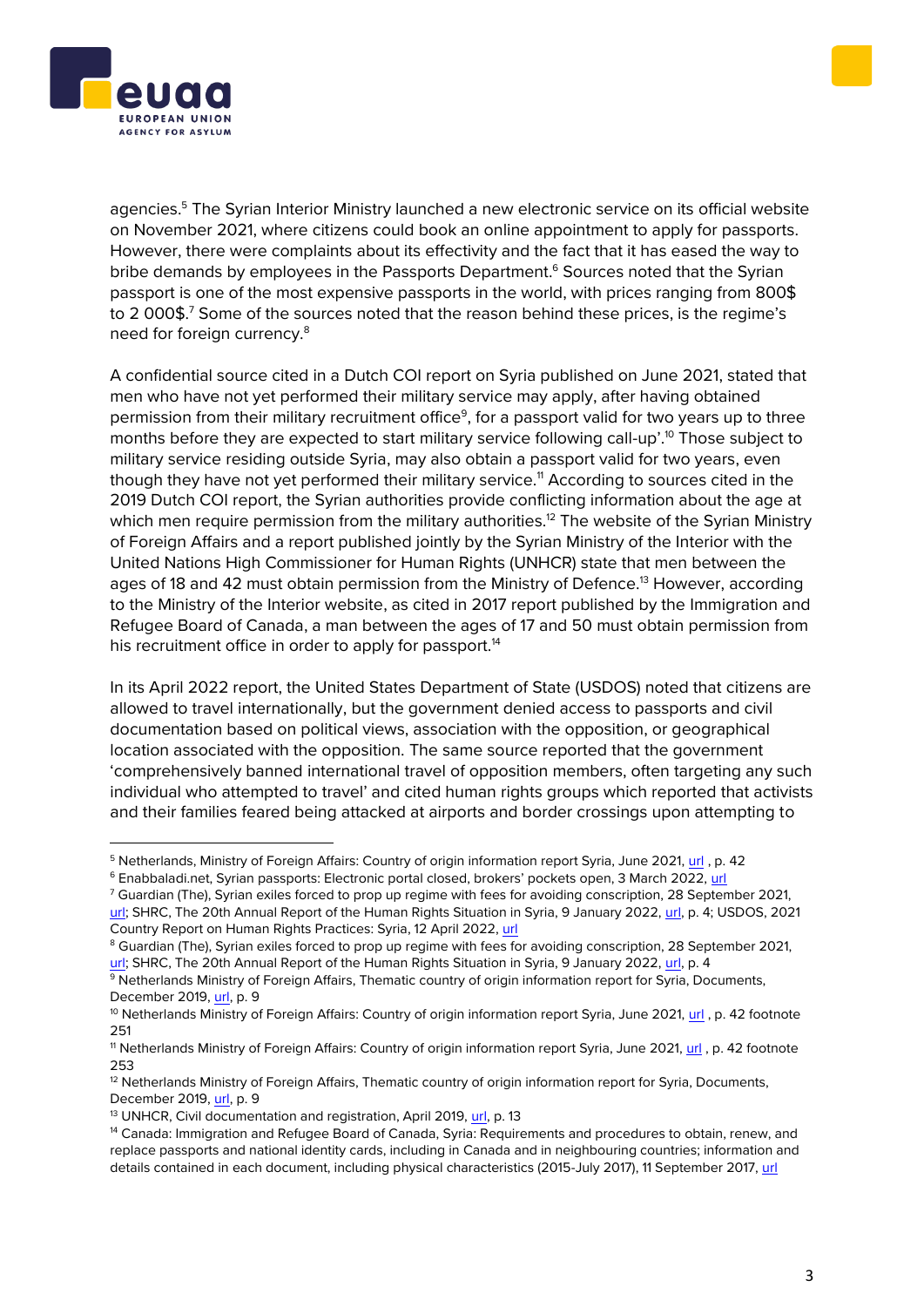



leave. USDOS further noted that the Government of Syria (GoS) allowed Syrians living outside of the country whose passports had expired to renew their passports at consulates.<sup>15</sup>

Additionally, although not specifically related with the procedure for obtaining a passport, it might be worth mentioning that Syrians who live abroad and want to return to Syria are required to apply for a 'status settlement', a procedure whereby all antigovernment activities carried out by Syrian citizens living in Syria are 'forgiven' by the GoS. This procedure is required for a 'number of issues, including illegal exit, security issues and payment of the exemption fee by military draft evaders'.<sup>16</sup>

For the exemption fee, a male of military service born outside Syria and residing continuously there until he reaches 18 years can pay USD 3 000, while one who was born abroad and lived there for at least 10 years before reaching the military age can pay USD 6 500. $\mathrm{^{17}}$  Those exceeding 25 years will have to pay USD 8 000.<sup>18</sup>

Several sources interviewed by DIS between January and February 2020 assessed that the exemption fee system was being implemented in practice by the GoS authorities.<sup>19</sup> In previous years, the exemption fee has been linked with corruption<sup>20</sup>, bribery<sup>21</sup>, and discretionary application. 22

<sup>15</sup> USDOS, 2021 Country Report on Human Rights Practices: Syria, 12 April 2022, [url](https://www.state.gov/reports/2021-country-reports-on-human-rights-practices/syria)

<sup>&</sup>lt;sup>16</sup> Denmark, DIS, Syria: Security clearance and status settlement for returnees, December 2020, [url,](https://us.dk/media/9957/coi_report_syria-security_clearance_and_status_settlement_dec_2020.pdf) p. 8

 $17$  Legislative Decree 31, President Bashar Al-Assad issues the LD # 31/2020, amending some articles of the LD# 30 date 03/05/2007, as amended, which contains the Military Service Law, [url,](https://www.refworld.org/pdfid/5ff34b124.pdf) p. 1

<sup>&</sup>lt;sup>18</sup> Syrian Arab Republic, Ministry of Foreign Affairs and Expatriates, النقدي البدل Exemption Fee] n.d.[, url](http://mofaex.gov.sy/ar/pages155/%D8%AF%D9%84%04%13%D8%A7-%D9%80%D8%AF%D9%8A%04%20%1D%D8%A7%20,)

<sup>&</sup>lt;sup>19</sup> Denmark, DIS, Syria Military Service, May 2020, [url,](https://www.ecoi.net/en/file/local/2031493/Report_Syria_Military_Service_may_2020.pdf) p. 28

<sup>&</sup>lt;sup>20</sup> Omran Center for Strategic Studies, Transformations of the Syrian Military: The Challenge of Change and Restructuring, 31 December 2018, [url,](https://pro-justice.org/wp-content/uploads/2019/05/Transformations_of_the_Syrian_MilitaryThe_Challenge_of_Change_and_Restructuring_V3_Web_V1-2.pdf) pp. 174-175

<sup>&</sup>lt;sup>21</sup> Syria Direct, Damascus student to pay 8 months of salary in bribe to avoid military service, 20 April 2017[, url](https://syriadirect.org/damascus-student-to-pay-8-months-of-salary-in-bribe-to-avoid-military-service/)

<sup>&</sup>lt;sup>22</sup> TIMEP, TIMEP Brief: Conscription Law, 22 August 2019, [url](https://timep.org/reports-briefings/timep-brief-conscription-law/)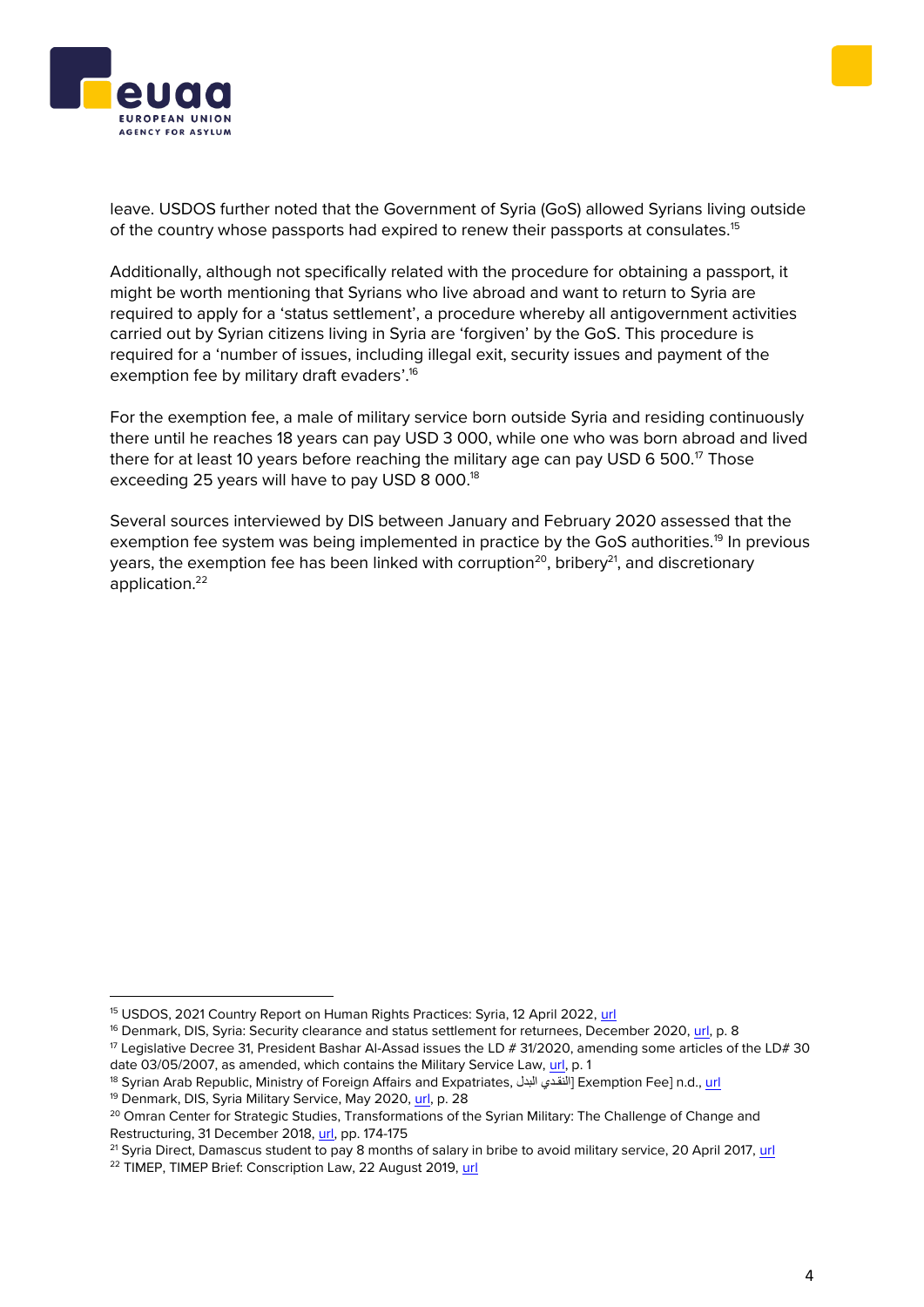



## **BIBLIOGRAPHY**

Canada: Immigration and Refugee Board of Canada, Syria: Requirements and procedures to obtain, renew, and replace passports and national identity cards, including in Canada and in neighboring countries; information and details contained in each document, including physical characteristics (2015-July 2017), 11 September 2017, [https://www.refworld.org/docid/59d384c14.html,](https://www.refworld.org/docid/59d384c14.html) accessed 22 April 2022

Denmark, DIS (Danish Immigration Service), Syria, Military Service, Report Based on a Factfinding Mission to Istanbul and Beirut (17-25 February 2020), May 2020, available at [https://www.ecoi.net/en/file/local/2031493/Report\\_Syria\\_Military\\_Service\\_may\\_2020.pdf,](https://www.ecoi.net/en/file/local/2031493/Report_Syria_Military_Service_may_2020.pdf) accessed 30 April 2021

Denmark, DIS (Danish Immigration Service), Syria, Security Clearance and Status Settlement for Returnees, December 2020, [https://www.justice.gov/eoir/page/file/1347351/download,](https://www.justice.gov/eoir/page/file/1347351/download) accessed 20 April 2022

Enabbaladi.net, Syrian passports: Electronic portal closed, brokers' pockets open, 3 March 2022, [https://english.enabbaladi.net/archives/2022/03/syrian-passports-electronic-portal](https://english.enabbaladi.net/archives/2022/03/syrian-passports-electronic-portal-closed-brokers-pockets-open/)[closed-brokers-pockets-open/,](https://english.enabbaladi.net/archives/2022/03/syrian-passports-electronic-portal-closed-brokers-pockets-open/) accessed 20 April 2022

Guardian (The), Syrian exiles forced to prop up regime with fees for avoiding conscription, 28 September 2021, [https://www.theguardian.com/world/2021/sep/28/why-syrian-exiles-are](https://www.theguardian.com/world/2021/sep/28/why-syrian-exiles-are-having-to-pay-up-to-skip-military-service)[having-to-pay-up-to-skip-military-service,](https://www.theguardian.com/world/2021/sep/28/why-syrian-exiles-are-having-to-pay-up-to-skip-military-service) accessed 20 April 2022

Netherlands, Ministry of Foreign Affairs, Thematic country of origin information report for Syria, Documents, December 2019,

[https://www.government.nl/documents/reports/2019/12/31/country-of-origin-information-report](https://www.government.nl/documents/reports/2019/12/31/country-of-origin-information-report-syria-december-2019)[syria-december-2019,](https://www.government.nl/documents/reports/2019/12/31/country-of-origin-information-report-syria-december-2019) accessed 20 April 2020

Netherlands, Ministry of Foreign Affairs: Country of origin information report Syria, June 2021, [https://www.government.nl/documents/reports/2021/06/14/country-of-origin-information](https://www.government.nl/documents/reports/2021/06/14/country-of-origin-information-report-syria-june-2021)[report-syria-june-2021,](https://www.government.nl/documents/reports/2021/06/14/country-of-origin-information-report-syria-june-2021) accessed 20 April 2022

Omran Center for Strategic Studies, Transformations of the Syrian Military: The Challenge of Change and Restructuring, 31 December 2018, [https://pro-justice.org/wp](https://pro-justice.org/wp-content/uploads/2019/05/Transformations_of_the_Syrian_MilitaryThe_Challenge_of_Change_and_Restructuring_V3_Web_V1-2.pdf)[content/uploads/2019/05/Transformations\\_of\\_the\\_Syrian\\_MilitaryThe\\_Challenge\\_of\\_Change](https://pro-justice.org/wp-content/uploads/2019/05/Transformations_of_the_Syrian_MilitaryThe_Challenge_of_Change_and_Restructuring_V3_Web_V1-2.pdf) and\_Restructuring\_V3\_Web\_V1-2.pdf, accessed 20 April 2022

SHRC (Syrian Human Rights Committee), The 20th Annual Report of the Human Rights Situation in Syria, 9 January 2022, [https://www.shrc.org/en/wp](https://www.shrc.org/en/wp-content/uploads/2022/01/20220106-English-Report_web.pdf)[content/uploads/2022/01/20220106-English-Report\\_web.pdf,](https://www.shrc.org/en/wp-content/uploads/2022/01/20220106-English-Report_web.pdf) accessed 20 April 2022

Syria Direct, Damascus student to pay 8 months of salary in bribe to avoid military service, 20 April 2017, [https://syriadirect.org/damascus-student-to-pay-8-months-of-salary-in-bribe-to](https://syriadirect.org/damascus-student-to-pay-8-months-of-salary-in-bribe-to-avoid-military-service/)[avoid-military-service/,](https://syriadirect.org/damascus-student-to-pay-8-months-of-salary-in-bribe-to-avoid-military-service/) accessed 21 April 2022